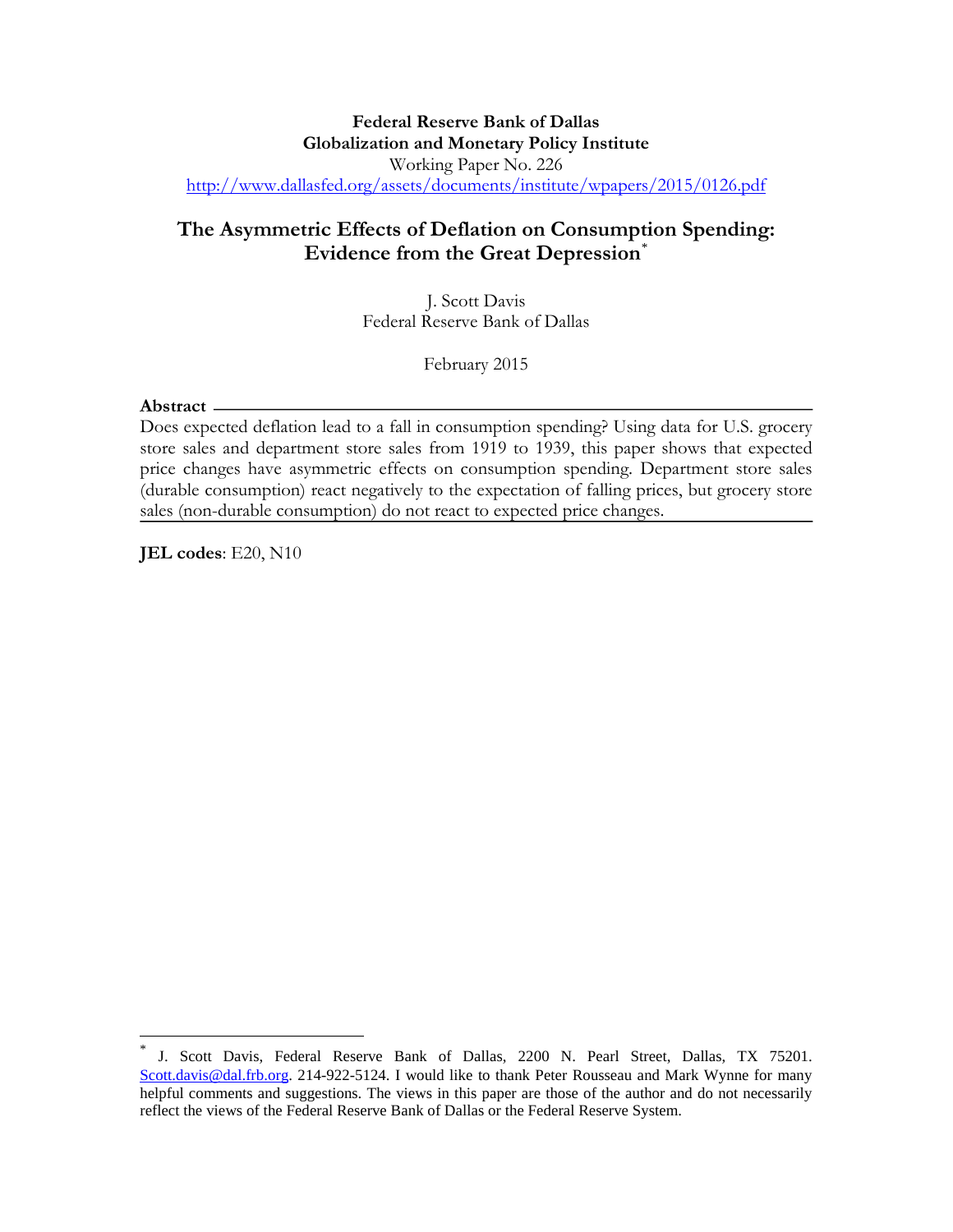# 1 Introduction

The renewed possibility of deflation in some major developed economies has led to renewed interest in the macroeconomic effects of deflation. In addition to the effects of downward nominal wage rigidity or the Fisher (1933) debt-deflation channel, the channel where the expectation of falling prices should lead customers to postpone purchases is intuitive and seems to arise in many discussions in the financial press.<sup>1</sup>

Christensen (2009) argues that through this channel whereby consumers postpone purchases in the expectation of lower prices in the future, sustained deáation will result in downward pressure on economic activity. De Long and Summers (1986) argue that "while a lower price level is expansionary, the expectation of falling prices is contractionary". Groth and Westaway (2009) discuss this channel and argue that it is a complication associated with the zero-lower-bound on nominal interest rates.

Empirically, Cargill and Parker (2004) find evidence that this channel has led to a contraction spending in the United States in the past, and Hori and Shimizutani (2005) find evidence of this channel in Japan in the 1990s, but Leamer (2011) argues that with the exception of home purchases, there is little evidence to support the theory that consumers postpone consumption in expectation of falling prices. "Is that true for food?", Leamer asks.

Intuitively, the expectation of a falling price level may lead buyers to postpone purchases of durable goods, but buyers are less likely to postpone purchases of non-durable goods. To test this conjecture, we estimate a consumption function for durable goods and non-durable goods in the United States from 1919-1939. The purpose of this is to test how durable and non-durable consumption reacted to the sharp deflationary period of the early 1930s. We use an index of department store sales to proxy for durable goods consumption and an index of grocery store sales to proxy for non-durable goods consumption. In line with the earlier intuition, there is an asymmetric response of different types of consumption to expected deflation; expected deflation led to a fall in department store sales but had no effect

<sup>&</sup>lt;sup>1</sup>Leamer (2011) calls this "the favorite talking-head story".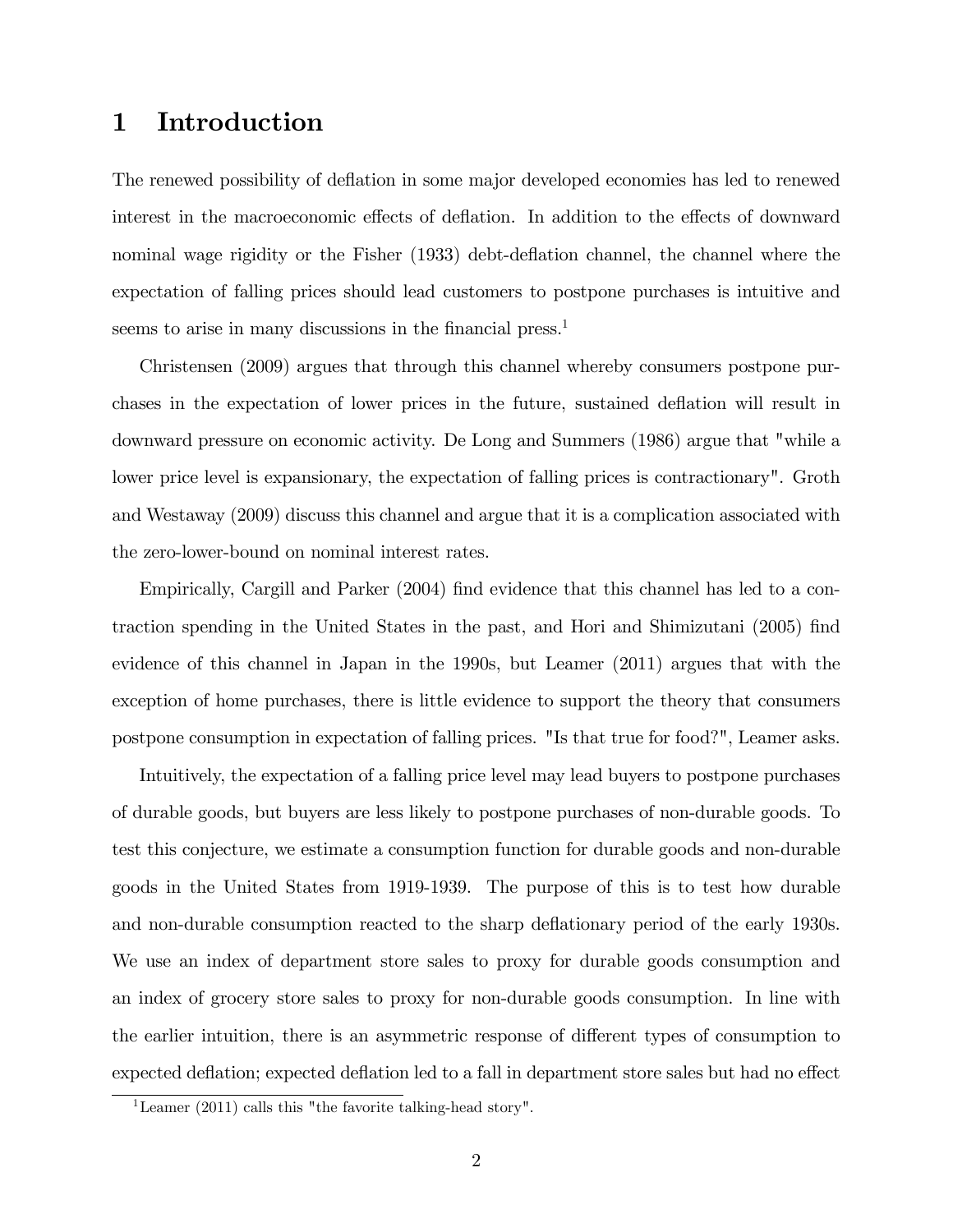on grocery store sales. In addition there is a second type of asymmetry in the response to expected price changes. Expected deflation leads to a fall in durable goods consumption as customers postpone purchases, but expected ináation does not lead to a subsequent increase in durable goods consumption. In terms of magnitude, we estimate that the response of durable goods consumption to an expected 1% fall in prices is similar to the response to a 1% fall in income.

### 2 Econometric methodology and data

In order to test how expected future price changes affect different types of consumption spending, we estimate the following regression using monthly data:

$$
c_t^i = \phi^i + \sum_{j=1}^2 \alpha_j^i c_{t-j}^i + \sum_{j=0}^2 \beta_j^i y_{t-j} + \sum_{j=0}^2 \gamma_j^i \pi_{t-j} + \lambda^i r_t + \theta^i \pi_{t+12}^e + \epsilon_t^i
$$
 (1)

where  $c_t^i$  is the month-over-month log change in consumption spending (either department store sales,  $i = d$ , or grocery store sales,  $i = g$ ,  $y_t$  is the log change in industrial production,  $\pi_t$  is the log change in the price level,  $r_t$  is the nominal interest rate, and  $\pi_{t+12}^e$  is the expected log change in the price level over the next 12 months.

Of course, data for expected ináation or deáation is not available over the period in question, 1919-1939. Therefore we rely on the forecasting model in Barro (1978) to construct a series for expected changes in the price level. Bernanke (1983) uses the method to construct a series of expected price level change in the 1920s and 1930s. This method requires a twostep procedure, first we estimate the following using a 10-year moving window of monthly data:

$$
\sum_{k=1}^{12} \pi_{\tau+k} = \psi + \sum_{j=0}^{4} \delta_j \pi_{\tau-j} + \sum_{j=0}^{4} \eta_j m_{\tau-j} + \sum_{j=0}^{4} \mu_j y_{\tau-j} + \varepsilon_{\tau}
$$
 (2)

where  $m_t$  is the month-over-month log change in the money stock. Thus in the first step we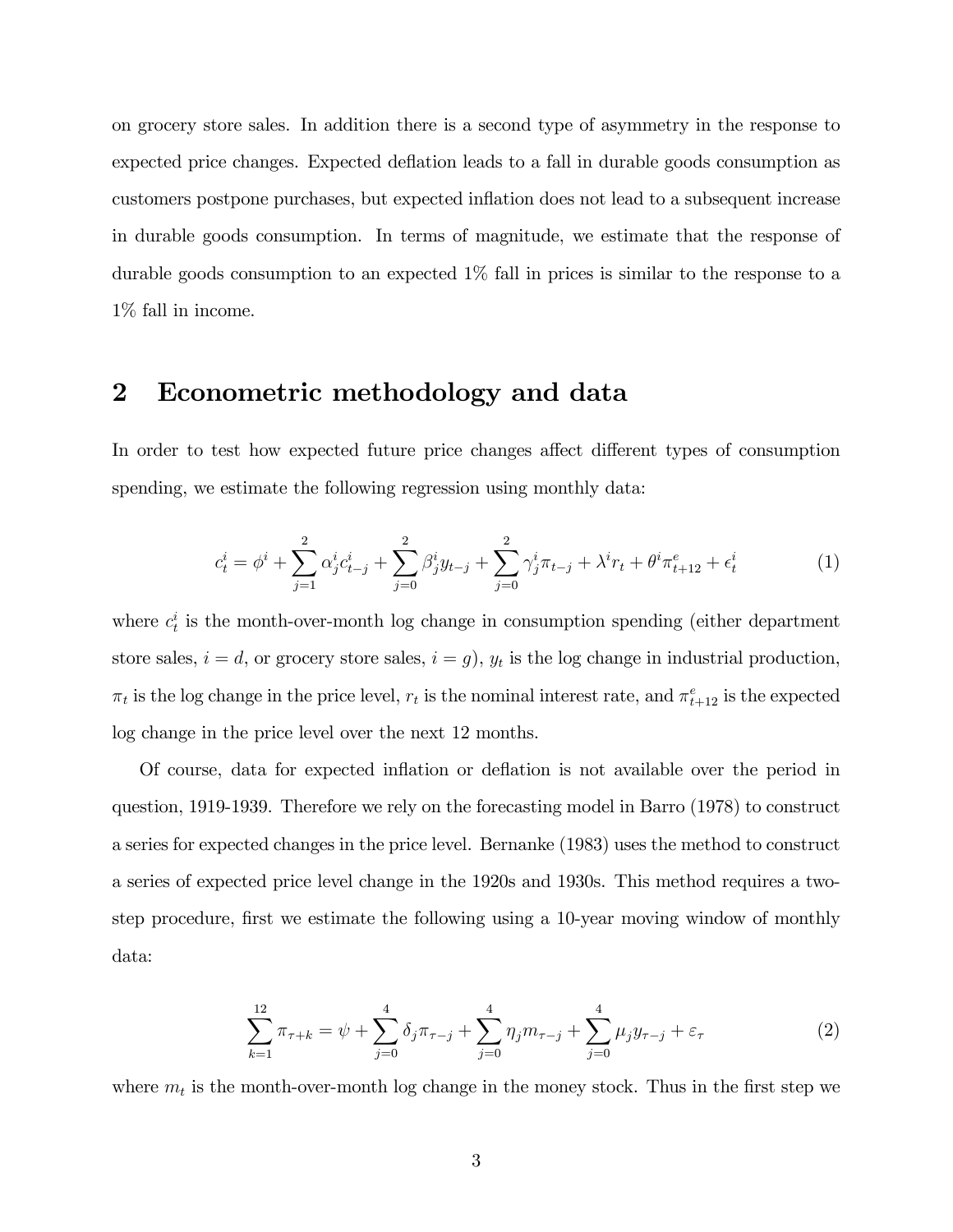regress the year-over-year change in the price level,  $\sum_{\tau_{t+k}} \tau_{t+k}$  on lagged values of inflation, 12 money growth, and industrial production. In order to construct the expected inflation measure at time t,  $\pi_{t+12}^e$ , we estimate this forecasting equation only using data available up to period  $t$  (thus in each period this equation is reestimated with a new 10-year window; the first observation in the window is given by  $\tau = t - 132$  and the last observation is given by  $\tau = t - 12$ ). After estimating the parameters of the forecasting equation, the expected inflation measure is simply given by:

$$
\pi_{t+12}^e = \hat{\psi} + \sum_{j=0}^4 \hat{\delta}_j \pi_{t-j} + \sum_{j=0}^4 \hat{\eta}_j m_{t-j} + \sum_{j=0}^4 \hat{\mu}_j y_{t-j}
$$
(3)

The expected inflation series,  $\pi_{t+12}^e$ , and observed year-over-year inflation  $\sum^{12}$  $_{k=1}$  $\pi_{t+k}$  are plotted in the top panel of figure 1. The expected inflation series performs well in tracking observed inflation and deflation, especially the dramatic deflationary period in the early 1930s. Over the period from 1919 to 1939, the expected ináation series has a mean-squareforecast-error of 5.65%. This compares to a mean-square-forecast-error of 8.73% for a random walk forecast (where the expectation for inflation over the next 12 months is simply equal to observed inflation over the last 12 months).

#### 2.1 Data

The data used in this study is all taken from the NBER Macro-history Database. Prices are given by the index of the general price level, which is available monthly beginning in 1860. Industrial production is given by the Index of Industrial Production and Trade and is available monthly beginning in 1875. The money stock is available from 1907. The data necessary to run the forecasting equation (2) is available starting in 1907, and thus the constructed expected inflation series begins in 1918.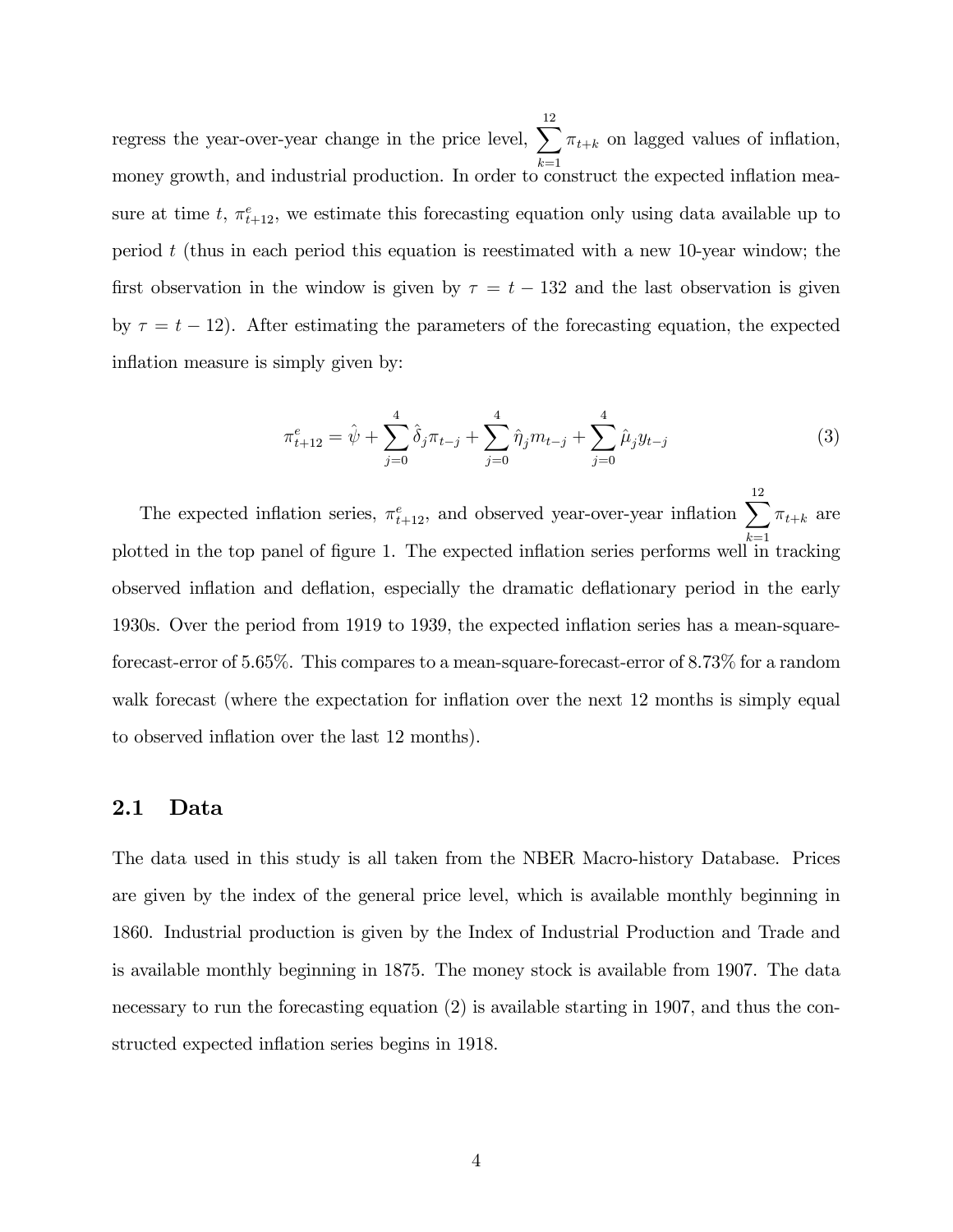The nominal interest rate is simply the interest rate on long-term U.S. government bonds. Our two consumption measures are the Index of Department Store Sales and the Index of Grocery Store Sales. These indices are available monthly from 1919. They are both seasonally adjusted with an X-12 adjustment. These two indices are plotted in the bottom panel of figure 1. The figure shows that while grocery store sales tend to be fairly steady, department store sales are very cyclical. Grocery store sales fell by 10% between October 1929 and March 1933; department store sales fell by nearly 50% over the same period. As we will show in the next section, part of this is simply due to the fact that department store sales are far more income elastic, and thus vary more over the cycle. However, unlike grocery store sales, department store sales fall in response to expected deflation, and thus the sharp fall in department store sales in the early 1930s is in part due to the fact that buyers were expecting severe deflation throughout the early 1930s.

## 3 Results

The results from the estimation of consumption functions for department store sales and grocery store sales are presented in table 1. The table presents the results for 3 specifications of the regression model in (1) for both department store sales and grocery store sales as the dependent variable. The first specification (columns 1 and 4) does not include expected inflation. The second specification (columns  $2$  and  $5$ ) includes expected inflation. And the third specification (columns  $3$  and  $6$ ) includes both expected inflation and an indicator variable that is equal to one if expected ináation is positive and zero otherwise.

Since one of the regressors in the consumption function is itself generated from a forecasting equation, normal OLS standard errors will suffer from generated regressor bias as in Pagan (1984). This bias has been corrected for using the estimation procedure described in Murphy and Topel (1985).

The coefficients on the two lags of the dependent variable are negative and significant,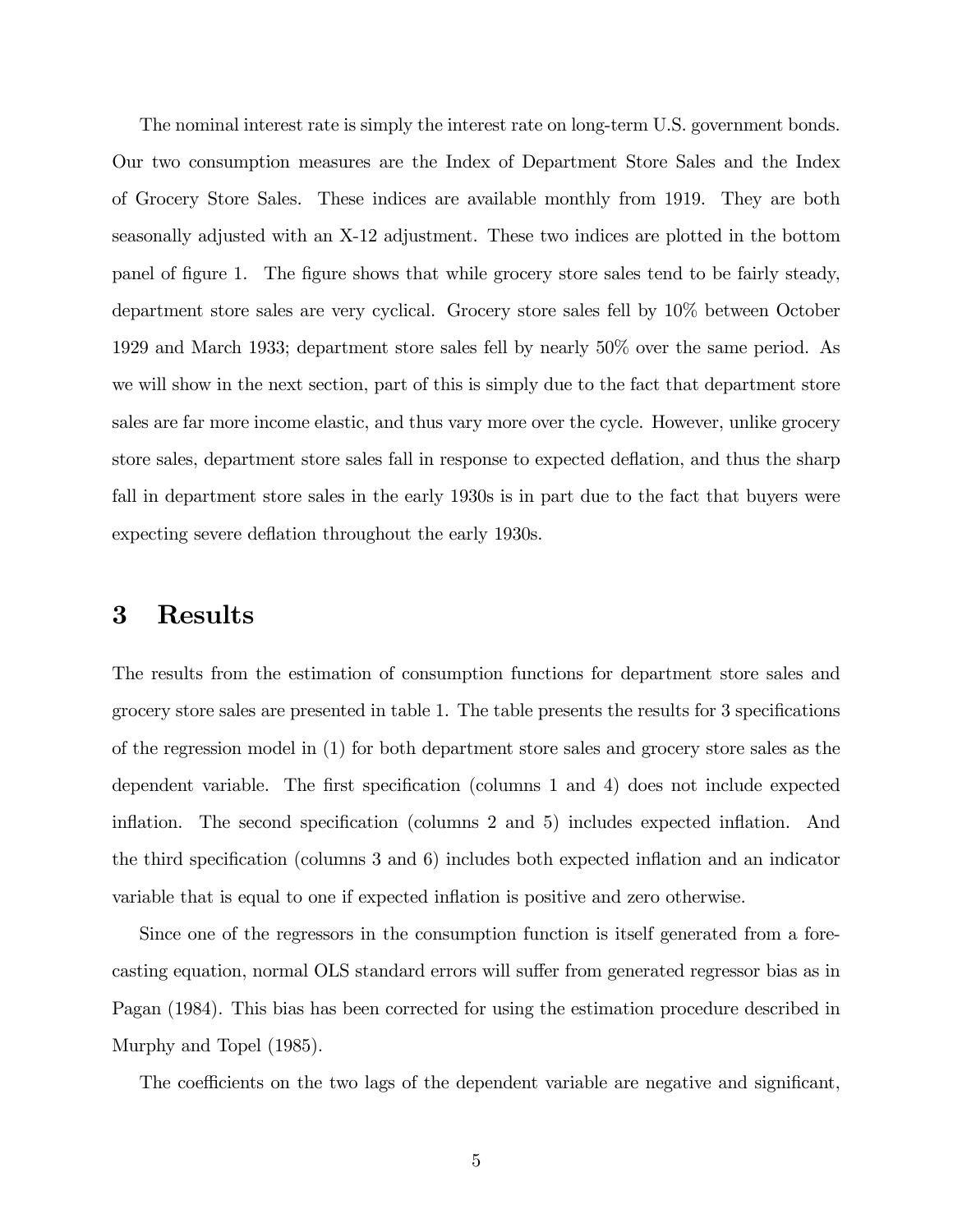indicating significant mean reversion in both types of consumption. The coefficient of industrial production is positive and significant for department store sales but not significantly different from zero for grocery store sales, indicating that department store sales are much more income elastic. The coefficient of  $0.3$  on industrial production implies that if industrial production growth increases by 1 percentage point, department store sales increase by about 0.3 percentage points. The coefficients on current and lagged inflation are insignificant in all specifications where grocery store sales is the dependent variable. These coefficients are positive and significant for department store sales in the first specification, but become either insignificant or much smaller when expected inflation is included in the regression. Finally, the nominal interest rate is not significant in any specification.

When expected inflation is included in the regression (columns  $2$  and  $5$ ), the coefficient is positive and significant when department store sales is the dependent variable, but it is not significant when grocery store sales is the dependent variable. Expected deflation over the next year should cause department store sales to fall as buyers postpone durable goods purchases in anticipation of lower prices in the future. At the same time, buyers do not postpone grocery purchases in anticipation of lower future prices.

In addition to the asymmetric reaction of department and grocery store sales to expected inflation, the regression specifications in columns  $3$  and  $6$  test if consumer's responses to expected future inflation is simply the opposite of their reaction to expected deflation. Since this specification includes the interaction with an indicator variable that is equal to one if expected future inflation is positive, the coefficient of  $\pi_{t+12}^e$  measures the response to the expectations of falling prices and the sum of the coefficients of  $\pi_{t+12}^e$  and  $I_t * \pi_{t+12}^e$  measures the response to the expectation of rising prices. The response of department store sales to expectations of falling prices is positive and significant. The coefficient of 0.22 implies that 1% expected deflation over the next year should cause department store sales to fall by about 0:22 percentage points as buyers postpone durable goods purchases in anticipation of lower prices in the future. At the same time, the sum of the coefficients of  $\pi_{t+12}^e$  and  $I_t * \pi_{t+12}^e$  is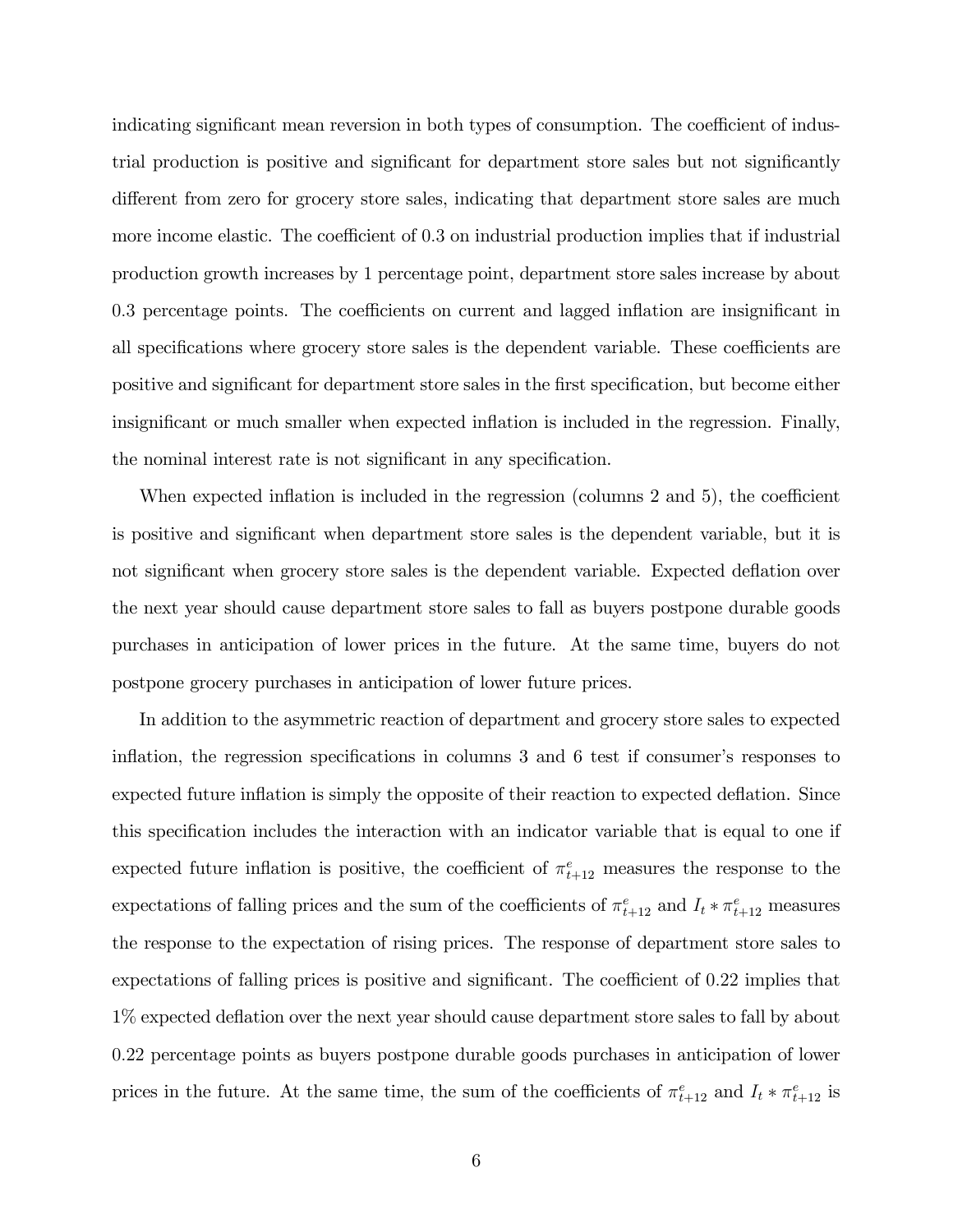0:07 and has a p-value of 0:38 (the p-value is not reported in the table). This implies that while buyers postpone durable goods purchases in the anticipation of falling prices, they do not increase purchases in the anticipation of rising prices.

## 4 Conclusion

The fact that customers should postpone purchases in anticipation of lower prices in the future is intuitive, and this naturally leads to a channel where deflation should depress consumption. While this explanation is intuitive, it is incomplete. It is easy to postpone some purchases, but difficult to postpone others.

Using data on department store sale and grocery store sales during one of the most famous deflationary episodes in history, the United States in the early 1930s, this paper shows that there are asymmetric effects of expected changes in the price level on consumer purchases. Department store sales react to expected price changes, but grocery store sales do not. In addition within department store sales there is a further asymmetric response. Sales react negatively to expected deáation as customers postpone purchases of durable goods, but do not react to expected ináation. Indicating that customers do not move forward consumption in anticipation of higher prices in the future.

As discussed by Groth and Westaway (2009), this tendency to shift consumption in response to nominal price changes in a side-effect of the zero-lower-bound on nominal interest rates. Given that interest rates in many developed economies are currently at or near the zero lower bound, and inflation is falling, a promising direction for further research would be to study exactly how this asymmetric response of consumption to expected ináation or expected deflation arises.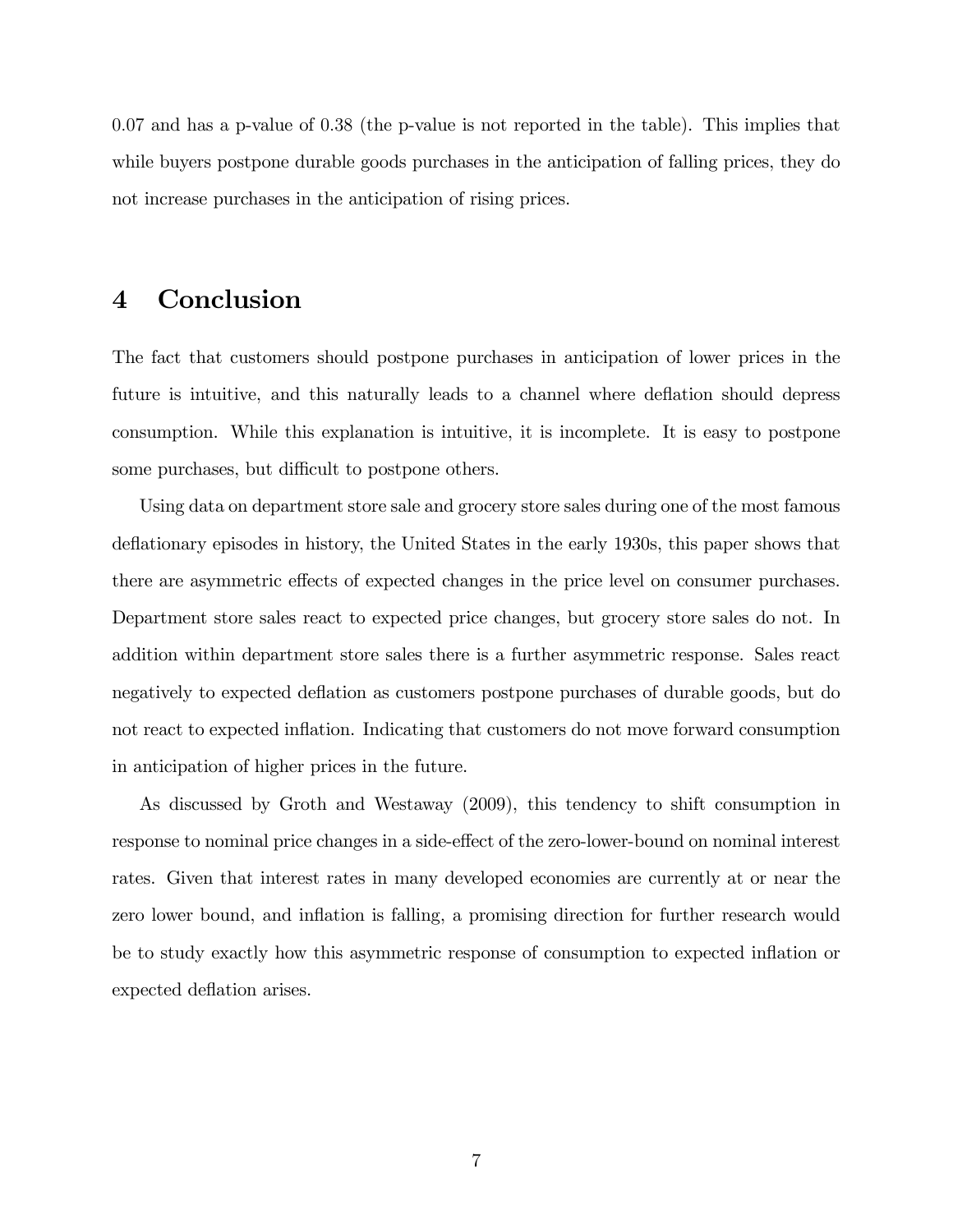## References

- BARRO, R. J. (1978): "Unanticipated money, output, and the price level in the United States," The Journal of Political Economy, pp. 549–580.
- BERNANKE, B. S. (1983): "Non-Monetary Effects of the Financial Crisis in the Propagation of the Great Depression," American Economic Review, 73(3), 257–276.
- CARGILL, T. F., AND E. PARKER  $(2004)$ : "Price deflation and consumption: central bank policy and Japan's economic and financial stagnation," Journal of Asian Economics,  $15(3)$ , 493–506.
- CHRISTENSEN, J. H. (2009): "Inflation expectations and the risk of deflation," FRBSF Economic Letter, 34.
- DE LONG, J. B., AND L. H. SUMMERS (1986): "Is Increased Price Flexibility Stabilizing?," The American Economic Review,  $76(5)$ ,  $1031-1044$ .
- FISHER, I. (1933): "The Debt-Deflation Theory of Great Depressions," Econometrica, 1(4),  $337 - 357$ .
- GROTH, C., AND P. F. WESTAWAY (2009): "Deflation," Bank of England Quarterly Bulletin, p. Q1.
- HORI, M., AND S. SHIMIZUTANI (2005): "Price expectations and consumption under deflation: evidence from Japanese household survey data," International Economics and Economic Policy,  $2(2-3)$ , 127–151.
- LEAMER, E. E.  $(2011)$ : "Deflation Dread Disorder" The CPI is Falling!"," The Economists' Voice, 8(1).
- MURPHY, K. M., AND R. H. TOPEL (1985): "Estimation and Inference in Two-Step Econometric Models," Journal of Business & Economic Statistics,  $3(4)$ ,  $370-379$ .
- PAGAN, A. (1984): "Econometric issues in the analysis of regressions with generated regressors," International Economic Review, pp. 221–247.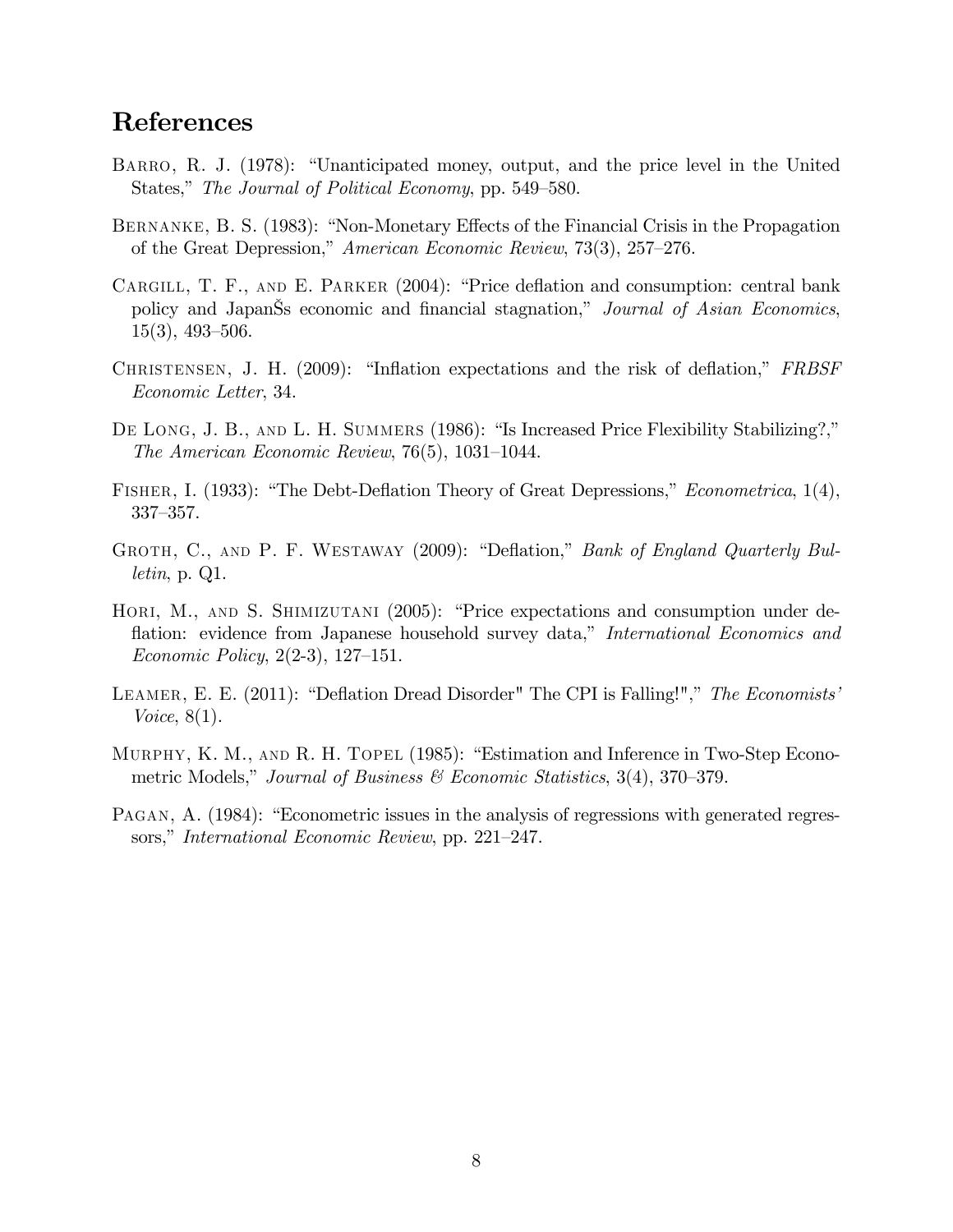| пшалоп.                 |             |             |             |             |             |             |
|-------------------------|-------------|-------------|-------------|-------------|-------------|-------------|
|                         | Department  | Department  | Department  | Grocery     | Grocery     | Grocery     |
|                         |             |             |             |             |             |             |
| $c_{t-1}^i$             | $-0.771***$ | $-0.791***$ | $-0.793***$ | $-0.737***$ | $-0.737***$ | $-0.737***$ |
|                         | (0.059)     | (0.063)     | (0.069)     | (0.059)     | (0.059)     | (0.059)     |
| $c_{t-2}^i$             | $-0.384***$ | $-0.410***$ | $-0.411***$ | $-0.418***$ | $-0.418***$ | $-0.418***$ |
|                         | (0.059)     | (0.062)     | (0.069)     | (0.059)     | (0.059)     | (0.059)     |
| $y_t$                   | $0.327***$  | $0.294***$  | $0.293***$  | 0.077       | 0.077       | 0.077       |
|                         | (0.090)     | (0.095)     | (0.105)     | (0.092)     | (0.093)     | (0.093)     |
| $y_{t-1}$               | $-0.076$    | $-0.065$    | $-0.082$    | $-0.086$    | $-0.086$    | $-0.085$    |
|                         | (0.098)     | (0.102)     | (0.114)     | (0.099)     | (0.099)     | (0.101)     |
| $y_{t-2}$               | 0.126       | 0.098       | 0.086       | 0.134       | 0.134       | 0.135       |
|                         | (0.088)     | (0.093)     | (0.103)     | (0.089)     | (0.090)     | (0.091)     |
| $\pi_t$                 | $0.528**$   | 0.216       | 0.253       | 0.094       | 0.097       | 0.095       |
|                         | (0.256)     | (0.302)     | (0.334)     | (0.259)     | (0.292)     | (0.294)     |
| $\pi_{t-1}$             | $0.529*$    | 0.317       | 0.335       | $-0.330$    | $-0.328$    | $-0.329$    |
|                         | (0.270)     | (0.298)     | (0.328)     | (0.271)     | (0.288)     | (0.289)     |
| $\pi_{t-2}$             | $0.690***$  | $0.526*$    | $0.537*$    | $0.105\,$   | $0.107\,$   | 0.107       |
|                         | (0.260)     | (0.282)     | (0.310)     | (0.263)     | (0.274)     | (0.274)     |
| $r_t$                   | 0.277       | $-0.048$    | $0.055\,$   | 0.126       | 0.129       | 0.124       |
|                         | (0.268)     | (0.315)     | (0.360)     | (0.270)     | (0.304)     | (0.317)     |
| $\pi^e_{t+12}$          |             | $0.150**$   | $0.220**$   |             | $-0.002$    | $-0.006$    |
|                         |             | (0.067)     | (0.098)     |             | (0.063)     | (0.086)     |
| $I_t \ast \pi_{t+12}^e$ |             |             | $-0.145$    |             |             | 0.008       |
|                         |             |             | (0.136)     |             |             | (0.120)     |
|                         |             |             |             |             |             |             |
| Adj. $R^2$              | 0.438       | 0.449       | 0.451       | 0.392       | 0.389       | 0.387       |
| Obs.                    | 248         | 248         | 248         | 248         | 248         | 248         |

Table 1: Results from regression of department or grocery store sales index on current and lagged industrial production, current and lagged inflation, interest rates, and expected inflation

Notes:  $c^i$  is the lag of the dependent variable. Standard errors in parenthesis.  $*$  denotes significance at the 10% level, \*\* denotes significance at the 5% level, \*\*\* denotes significance at the  $1\%$  level.